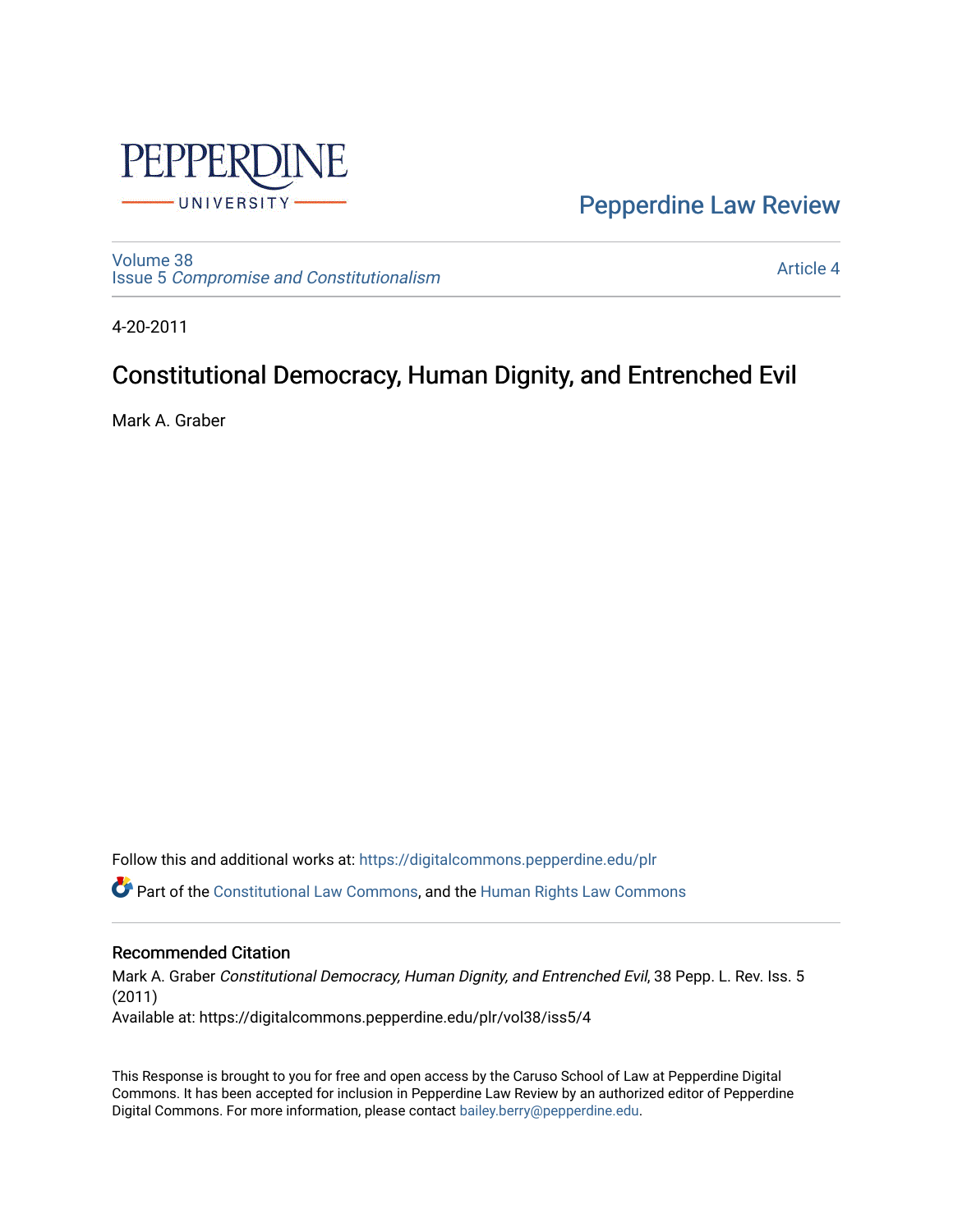# **Constitutional Democracy, Human Dignity, and Entrenched Evil**

Mark **A.** Graber\*

PREFACE

- **I. INTRODUCTION**
- **II. COMPROMISING** WITH EVIL
- III. INTERPRETING **CONSTITUTIONAL** COMPROMISES **EPILOGUE**

#### PREFACE

Political scientists and law professors of my generation are able to see what we see about constitutionalism because we are sitting comfortably on Professor Sandy Levinson's shoulders.' While on that comfortable perch, we see better the Constitution outside the courts, $2$  the relationships between law and literature,<sup>3</sup> the way in which monuments reflect and shape political regimes,<sup>4</sup> the complexities of torture in a democratic regime,<sup>5</sup> the rise of the surveillance state and new presidentialism, $<sup>6</sup>$  the virtues and challenges of</sup> diversity, $\lambda$  the nature of constitutional crises,<sup>8</sup> basic flaws in the Constitution

**<sup>\*</sup>** Mark **A.** Graber is a Professor of Law at the University of Maryland School of Law and a Professor of Government at the University of Maryland College Park. **A** version of this essay was first presented at Princeton University at a conference to honor Professor Walter Murphy. **I** am grateful to Professor Sandy Levinson for allowing me the opportunity to honor two giants of constitutionalism in one swoop.

*<sup>1.</sup>* See Symposium: **A** Tribute *to Sandy Levinson,* 20 L. **& CTS.** (Law **&** Courts Section of *Am.* Political Sci. Ass'n, New York, N.Y.), no. **3,** Summer 2010, at 4-20 http://wwwl.law.nyu.edu/law courts/pubs/newsletter/Newsletter/o20Summer/o2O **0.pdf.**

*<sup>2.</sup> See, e.g.,* **SANFORD LEVINSON, CONSTITUTIONAL** FAITH **(1988).**

*<sup>3.</sup> See, e.g.,* Sanford Levinson, *Law as Literature,* **60** TEX. L. REV. **373 (1982).**

*<sup>4.</sup> See, e.g.,* **SANFORD LEVINSON,** WRITTEN **IN STONE: PUBLIC MONUMENTS IN CHANGING** SOcIETIES **(1998).**

*<sup>5.</sup> See, e.g.,* SANFORD **LEVINSON,** TORTURE: **A COLLECTION** (2004).

*<sup>6.</sup> See, e.g.,* Sanford Levinson **&** Jack M. Balkin, *Constitutional Dictatorship: Its Dangers and its Design, 94* MINN. L. REV. **1789** (2010); Sanford Levinson **&** Jack M. Balkin, *The Processes of Constitutional Change: From Partisan Entrenchment to the National Surveillance State, <sup>75</sup>* FORDHAM L. REV. 489 **(2006).**

*<sup>7.</sup> See, e.g.,* **SANFORD LEVINSON,** WRESTLING WITH DIVERSITY **(2003).**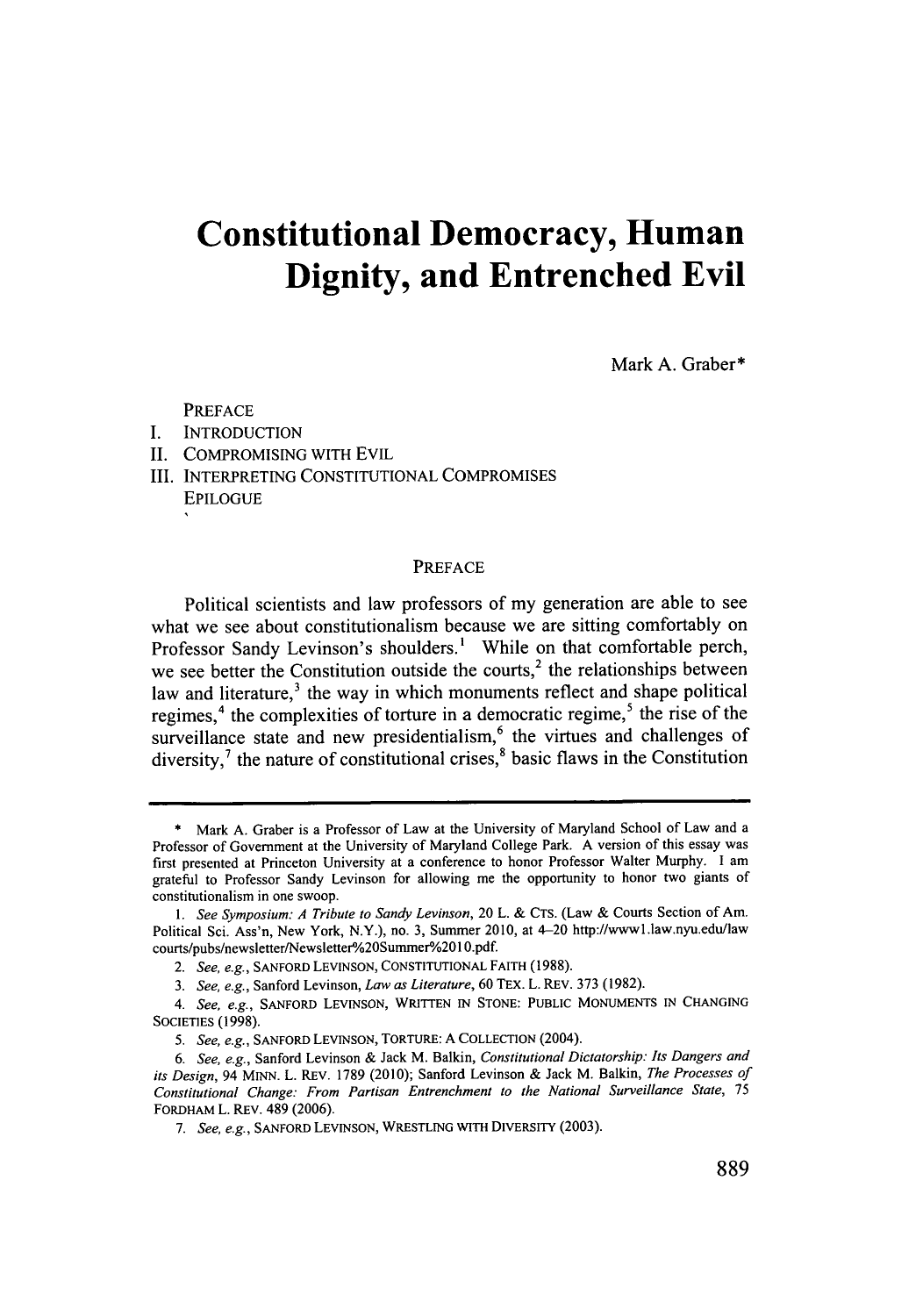of the United States,<sup>9</sup> and the state constitutional alternative.<sup>10</sup> The publication of *Compromise and Constitutionalism"* will facilitate scholarly engagement with the high price of sharing constitutional space with those whose values are fundamentally different than ours.

Professor Levinson has been able to see so acutely in part because he had the opportunity to sit on the shoulders of many scholarly giants. The first was his dissertation advisor, Robert **G.** McCloskey, the longtime Professor of Government at Harvard University.<sup>12</sup> McCloskey is best known to contemporary scholars as the author of *The American Supreme Court*,<sup>13</sup> a work which Professor Levinson has lovingly updated.<sup>14</sup> Walter F. Murphy, the longtime McCormick Professor of Jurisprudence in the Politics Department at Princeton University, was another mentor.<sup>15</sup> Murphy was a remarkable man.<sup>16</sup> He was a war hero,<sup>17</sup> an outstanding novelist,<sup>18</sup> and a scholar whose interests ranged from empirical studies of judicial decision making in the United States<sup>19</sup> to the practical and normative problems with designing and maintaining constitutions that might shape and preserve just political orders.<sup>20</sup>

McCloskey and Murphy were both concerned with constitutional compromises. The central theme of *The American Supreme Court* is that courts function best at the constitutional margins. McCloskey opposed judicial decisions that sought to settle such major questions of constitutional law as the precise degree of government power to regulate the national

**I1. Sanford Levinson,** *Compromise and Constitutionalism,* **38 PEPP. L. REV. 821 (2011).**

**13. ROBERT G. MCCLOSKEY, THE AMERICAN SUPREME COURT (1960).**

*15. See Levinson, supra* **note 12, at 20.**

*<sup>8.</sup> See, e.g.,* Sanford Levinson **&** Jack M. Balkin, *Constitutional Crisis,* **157 U. PA. L. REV. 707 (2009).**

*<sup>9.</sup> See, e.g.,* **SANFORD LEVINSON, OUR UNDEMOCRATIC CONSTITUTION: WHERE THE CONSTITUTION GOES WRONG (AND How WE THE PEOPLE CAN CORRECT IT) (2006).**

*<sup>10.</sup> See, e.g.,* **Sanford Levinson,** *America's "Other Constitutions": The Importance of State Constitutions for Our Law and Politics,* **46 TULSA L. REV. (forthcoming 2011).**

*<sup>12.</sup> See* Sanford Levinson, *Remarks Prepared for Lifetime Achievement Award Panel, in* **20 L. &** *CTS., supra note* **1, at 18, 19.**

**<sup>14.</sup> ROBERT G. MCCLOSKEY, THE AMERICAN SUPREME COURT (Sanford** Levinson, rev., 5th ed. **2010).**

*<sup>16.</sup> See* Kim Lane Scheppele, *The Passing ofa Generation,* **20 L. & CTS.** (Law **&** Courts Section of **Am. Political Sci. Ass'n, New York, N.Y.), no. 2, Spring 2010,** at **5,** http://wwwl.law.nyu.edu/ lawcourts/pubs/newsletter/LC Newsletter Spring 20-2.pdf; Sotirios Barber, *Walter Murphy and the Public Spirit, in* **20 L. &** *CTS., supra,* at **16;** David **J.** Danelski, *Walter F. Murphy: Hero, Scholar, and Friend, in* **20 L. &** *CTS., supra,* at **17;** James **E.** Fleming, *An Appreciation of Walter F. Murphy, in* **20 L.** *& CTS., supra,* **at 18;** Sanford Levinson, *Walter Murphy:* Semper Fi!, *in* **20 L. & CTS.,** *supra,* **at 20.**

*<sup>17.</sup> See Danelski, supra* **note 16, at 17.**

**<sup>18.</sup>** *See, e.g.,* **WALTER F. MURPHY, THE VICAR OF CHRIST (1979).**

*<sup>19.</sup> See, e.g.,* **WALTER F. MURPHY, ELEMENTS OF JUDICIAL STRATEGY (1964).**

*<sup>20.</sup> See, e.g.,* **WALTER F. MURPHY, CONSTITUTIONAL DEMOCRACY: CREATING AND MAINTAINING A JUST POLITICAL ORDER (2007).**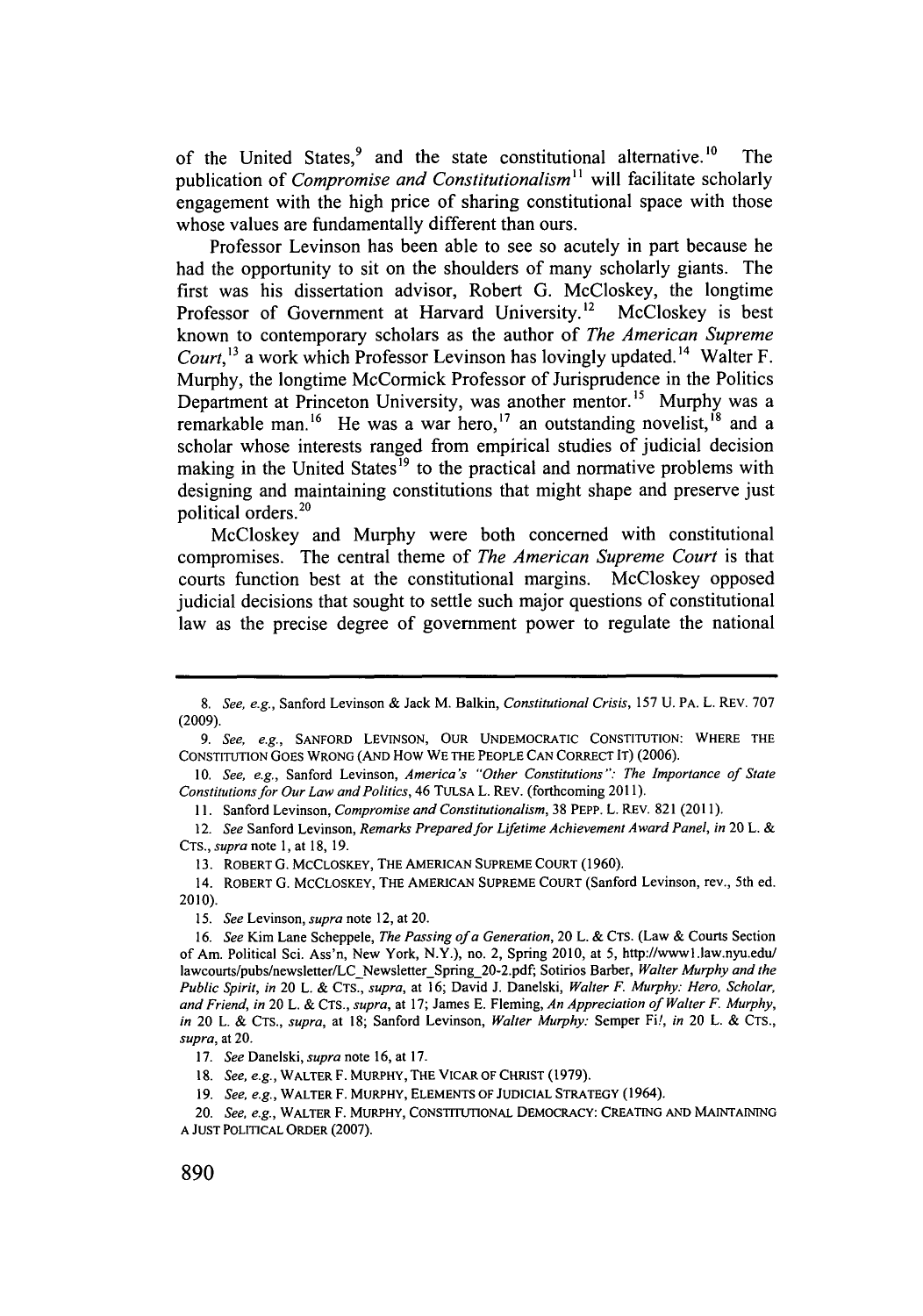economy or the free speech rights of communists. Instead, he preferred that courts decide cases in ways that maintained a dialogue between all branches of the national government over the best application of constitutional principles in particular circumstances. "The Court's greatest successes," McCloskey wrote, "have been achieved when it has operated near the margins rather than in the center of political controversy, when it has nudged and gently tugged the nation, instead of trying to rule it."<sup>21</sup> Murphy was more self-conscious about the role of compromise in a constitutional order. *His Constitutional Democracy: Creating and Maintaining a Just Political Order* detailed at length the special challenges the need to compromise presents to constitutional regimes committed to protecting fundamental human rights.

The following essay pays tribute to Sandy Levinson's thoughts on constitutional compromises **by** paying tribute to the thoughts on constitutional compromises of our common mentor, Walter Murphy. Rather than directly engage in a dialogue with *Compromise and Constitutionalism,* the analysis below joins the preexisting dialogue between Professors Levinson and Murphy on how to construct a decent polity among people who have deep disputes over what constitutes political decency. Walter Murphy is unfortunately largely known to legal audiences only through the work of such outstanding mentees as Sandy Levinson, Jim Fleming, Christopher Eisgruber, Andrew Koppelman, Jennifer Nedelsky, and Robert George. Walter Murphy's *Constitutional Democracy* and other magnificent opuses merit close reading. Law professors should not rest content with learning about one of the most important constitutional thinkers of our time only through the work of his students.

# **I. INTRODUCTION**

**Why** is Walter Murphy's seminal work on constitutionalism, *Constitutional Democracy,* different from (almost) all other seminal works on constitutionalism? Most classics of late twentieth century constitutional theory in the United States are devoted to theories of constitutional adjudication and interpretation. John Hart **Ely** insists that justices should promote the democratic vision of the Constitution; $^{22}$  Robert Bork argues that justices should promote the original vision of the constitution; $^{23}$  Ronald

**<sup>21.</sup> MCCLOSKEY,** *supra* **note 13, at** 229.

<sup>22.</sup> *See* **JOHN HART ELY, DEMOCRACY AND DISTRUST: A THEORY OF JUDICIAL REVIEW (1980).**

*<sup>23.</sup> See* **ROBERT H. BORK, THE TEMPTING OF AMERICA: THE POLITICAL SEDUCTION OF THE LAW (1990).**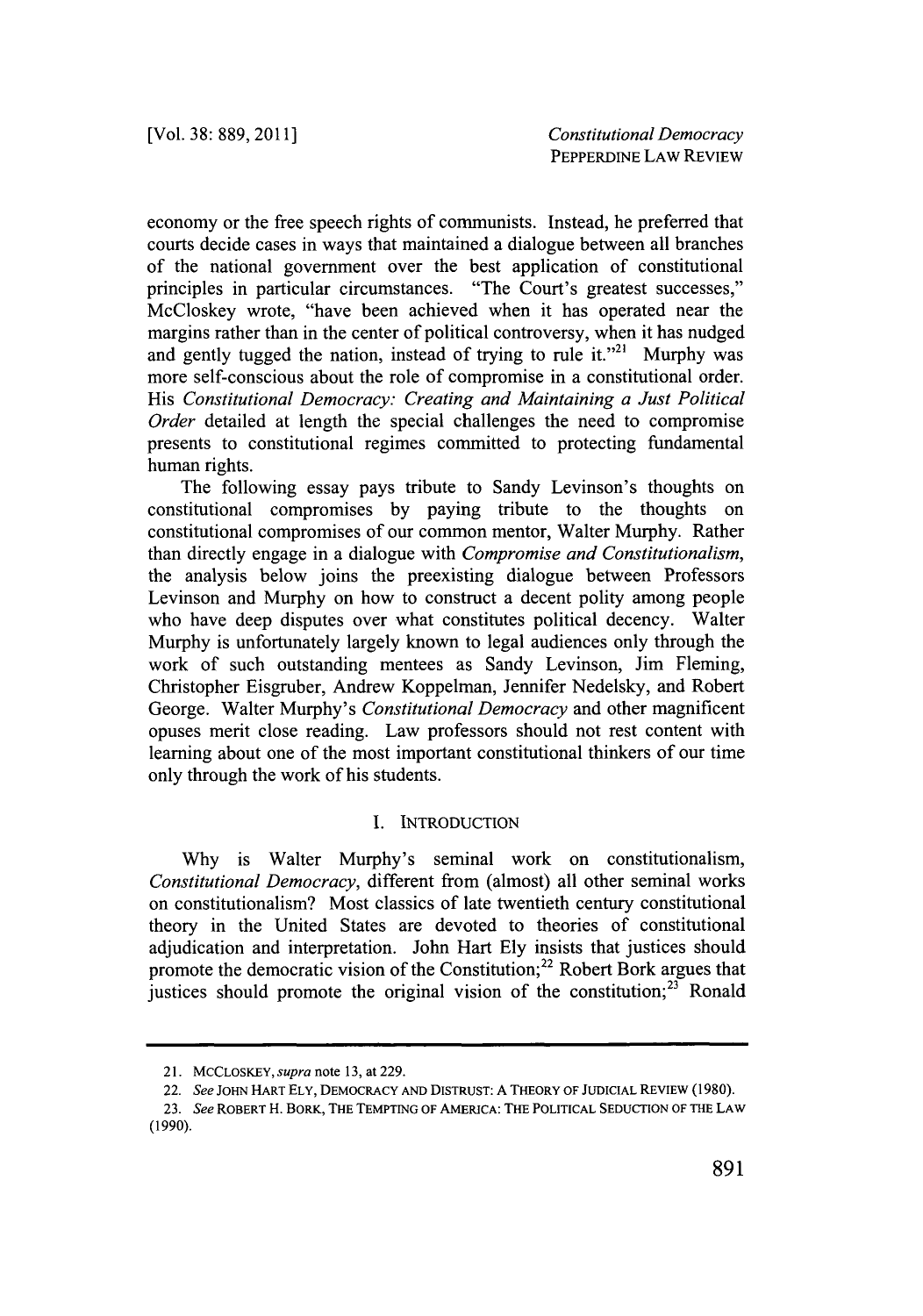Dworkin asserts that justices should promote the aspirational vision of the constitution;<sup>24</sup> Sandy Levinson maintains that elected officials and ordinary citizens should have some authority as constitutional interpreters;<sup>25</sup> Mark Tushnet wants to take the power to declare laws unconstitutional away from justices,<sup>26</sup> at least as that power is exercised in the United States.<sup>27</sup> *Constitutional Democracy* expands the scope of constitutional inquiry. Murphy explores the normative commitments entailed **by** constitutional democracy, the institutions most likely to realize those normative commitments, and the characteristics of the good citizen necessary for maintaining a constitutional democracy.

Theories of constitutional interpretation and adjudication, Murphy demonstrates, are only a small facet of the constitutionalist enterprise. Who should interpret, whose interpretations should be authoritative, and how interpretation should be done must be derived from more basic understandings of constitutional purposes and institutions. Determining whether to have a presidential or a parliamentary system is more crucial to the constitutional order than determining whether courts ought to have the power to declare that certain holiday displays violate the Establishment Clause. Constitutional democracy is more likely to survive when citizens are committed to constitutional norms than when justices consistently apply the "right" theory of constitutional adjudication. Perhaps academic lawyers, given the particular institutional missions of law schools, ought to continue equating constitutional theory with the theory of constitutional adjudication when teaching and writing. Their students and the broader public should nevertheless remember, as *Constitutional Democracy* so vitally emphasizes, that the fundamental questions of constitutionalism are for elected officials, political movements, and citizens to answer, even such questions as should courts have the authority to fix constitutional meanings.<sup>28</sup>

Professor Murphy's claim that "[clonstitutionalism demand[s] adherence **...** to principles that center on respect for human dignity and the obligations that flow from those principles,"<sup>29</sup> however, risks unduly narrowing the constitutional enterprise. The problem is not simply, perhaps not even, that identifying constitutionalism with a commitment to basic human rights removes many regimes from constitutional study. *Constitutional Democracy* insists that authoritarian political orders may be

<sup>24.</sup> *See* **RONALD DWORKIN, TAKING RIGHTS SERIOUSLY (1978).**

**<sup>25.</sup>** *See LEVINSON, supra* note 2.

*<sup>26.</sup> See* **MARK TUSHNET, TAKING THE CONSTITUTION AWAY FROM THE COURTS (1999).**

**<sup>27.</sup>** *See* **MARK TUSHNET, WEAK COURTS, STRONG RIGHTS: JUDICIAL REVIEW AND SOCIAL WELFARE RIGHTS IN COMPARATIVE PERSPECTIVE (2008).**

**<sup>28.</sup>** Professor Stephen Elkin has also been emphasizing these points for years. *See* **STEPHEN L. ELKIN, RECONSTRUCTING THE COMMERCIAL REPUBLIC: CONSTITUTIONAL DESIGN AFTER MADISON (2006).**

**<sup>29.</sup> MURPHY,** *supra* note 20, at **16.**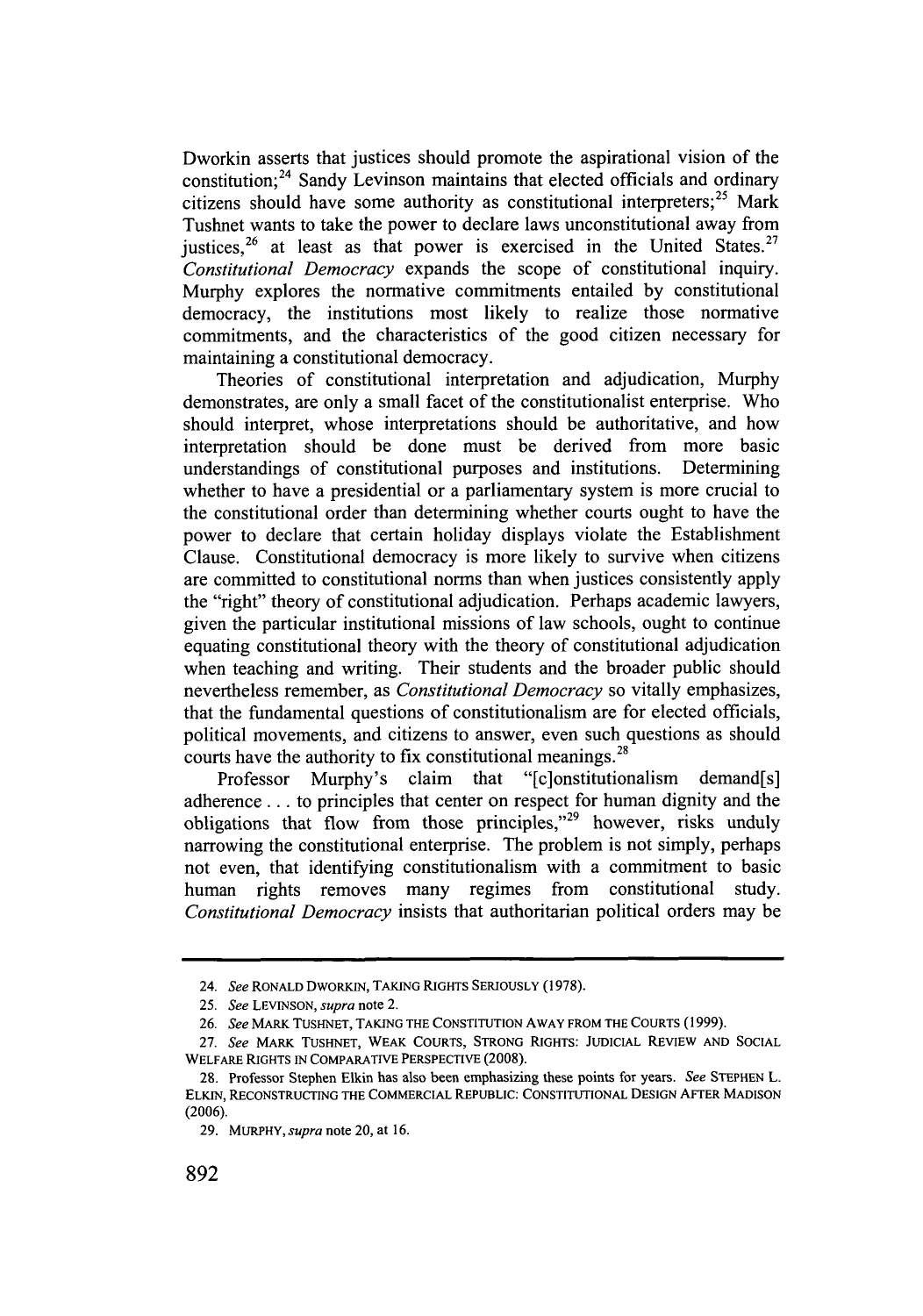"constitutionist" if the political leaders respect the norms laid out in the constitutional text of that regime.<sup>30</sup> This may simply be more awkward terminology for what Ran Hirschl labels "constitutional theocracies."<sup>31</sup> Still, debunking the conventional notion that Americans in **1787** were committed to constitutional government has the virtue of highlighting how governing institutions at the founding were designed to protect slavery as well as fundamental human rights. The more troubling problem is that the distinction between constitutionalism and constitutionism obscures how disputes over what constitutes human dignity and fundamental human rights may structure numerous elements of the constitutional regime. The characters in Professor Murphy's fictional constitutional convention bargain with persons whom they believe deny fundamental human rights, and their reasons for doing so suggest that such debates are endemic to constitutional democracy. Rather than treat abortion as a "special case,"<sup>32</sup> the American experience with slavery suggests that "covenants with death"<sup>33</sup> are at the heart of the constitutionalist enterprise.<sup>34</sup>

This brief note explores Professor Murphy's analysis of proposed constitutional protections for legal abortion and the unborn as a means for elaborating on "the problem of constitutional evil."<sup>35</sup> Problems of constitutional evil arise when people have good reasons for sharing civic space with persons they believe are committed to abhorrent practices. Persons who find themselves in such a regime may have to provide far more accommodations for injustice than the distinction between constitutionalism and constitutionism may indicate are necessary. The same justifications for the compromises over abortion made in the fictional polity of Nusquam justify compromises over slavery made in the antebellum United States. These constitutional compromises present particularly difficult interpretive problems that cannot be resolved **by** shared understandings of human dignity or fundamental rights. The greater the political significance of controversies over what constitutes human dignity, the more likely that basic constitutional institutions were structured with these controversies in mind, and the more crucial that constitutional institutions, including practices for

*<sup>30.</sup> See id. at* **15.**

**<sup>31.</sup> Ran Hirschl,** *Constitutional Courts vs. Religious Fundamentalism: Three Middle Eastern Tales,* **82 TEx. L. REv. 1819, 1820 (2004).**

*<sup>32.</sup> See MURPHY, supra* **note 20, at 315-22.**

**<sup>33.</sup> HENRY MAYER, ALL ON FIRE: WILLIAM LLOYD GARRISON AND THE ABOLITION OF SLAVERY 313 (1998).**

*<sup>34.</sup> See Levinson, supra note* **i1, at 828-32.**

<sup>35.</sup> This is, of course, a shameless plug for MARK A. GRABER, DRED SCOTT AND THE PROBLEM **OF CONSTITUTIONAL EVIL (2006).**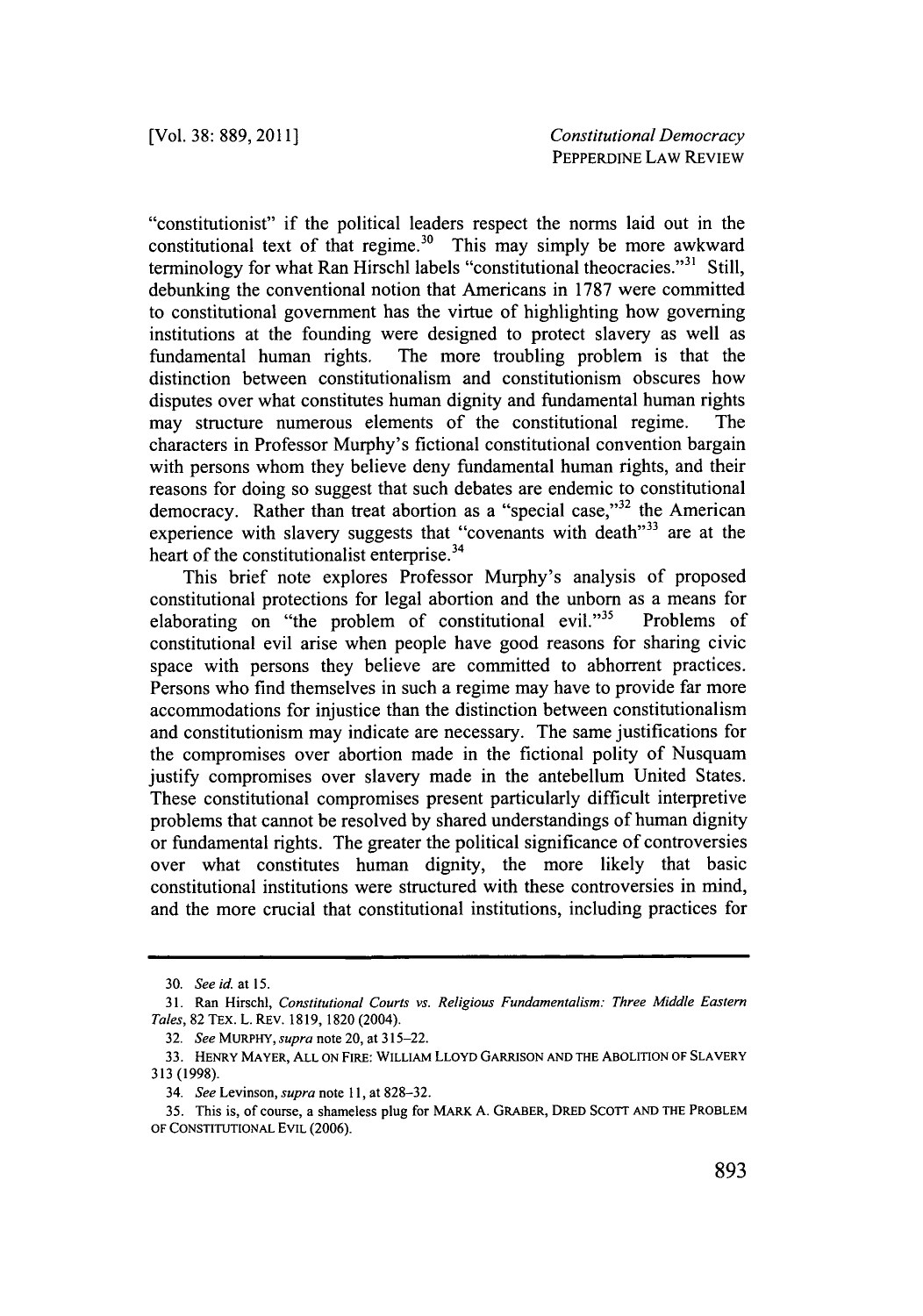interpreting the constitution, generate solutions that continue accommodating persons who lack a common ideal of the good polity.

The bargains that make constitutions possible caution against too sharp a distinction between acting on principle and compromising. Much legal theory is premised on a distinction between law and politics often rooted in this distinction between principles and compromise. Murphy tells us that "[c]onstitutionalism demand[s] adherence **...** to principles that center on respect for human dignity and the obligations that flow from those principles."<sup>36</sup> Levinson tells us that "[p]olitics is indeed the art of accepting all sorts of lesser evils."<sup>37</sup> "Perhaps one can say that compromises do not fully 'abandon principle,"' he writes, "but they often leave ostensible principles hanging **by** the weakest of threads."38 On a different view, the view advanced in this essay, compromise is rooted in the same kinds of principles as equality, justice, liberty, human dignity, and other constitutional goods. The person who never compromises can no more claim faithfulness to the Constitution of the United States or any constitution than the person who denies that all persons are entitled to "the equal protection of the law."

#### **II. COMPROMISING WITH EVIL**

Constitutional democrats make compromises on matters they believe concern human dignity and fundamental rights. Some participants in Professor Murphy's fictional constitutional convention insist that legal abortion violates fundamental human rights. **"If...** we agree that human dignity is our central value and human life is sacred," one delegate to the fictional constitutional convention in Nusquam contends, "[o]nly when another human life is at risk could we remain true to that central value and say that a mother has a constitutional right to kill the human fetus she's carrying."<sup>39</sup> Another delegate immediately responds, "And what about the dignity of the woman."<sup>40</sup> "Doesn't her human dignity," she continues, "require that she control her own body and life?" $\overline{1}$  Subsequent debate reveals substantial differences over whether and what abortion policies are consistent with the constitutional commitment to human dignity. Nevertheless, aware that no faction is likely to "convince our opponents that we were right,"<sup>42</sup> a constitutional compromise is agreed on. In a close vote, the convention agrees to "a clear statement in a constitutional charter that

**<sup>36.</sup> MURPHY,** *supra* **note 20, at 16.**

**<sup>37.</sup> Levinson,** *supra* **note 11, at 828.**

**<sup>38.</sup>** *Id.* **at 18.**

**<sup>39.</sup> MURPHY,supra note 20, at 315.**

**<sup>40.</sup>** *Id.*

**<sup>41.</sup>** *Id.*

**<sup>42.</sup>** *Id.* **at 320.**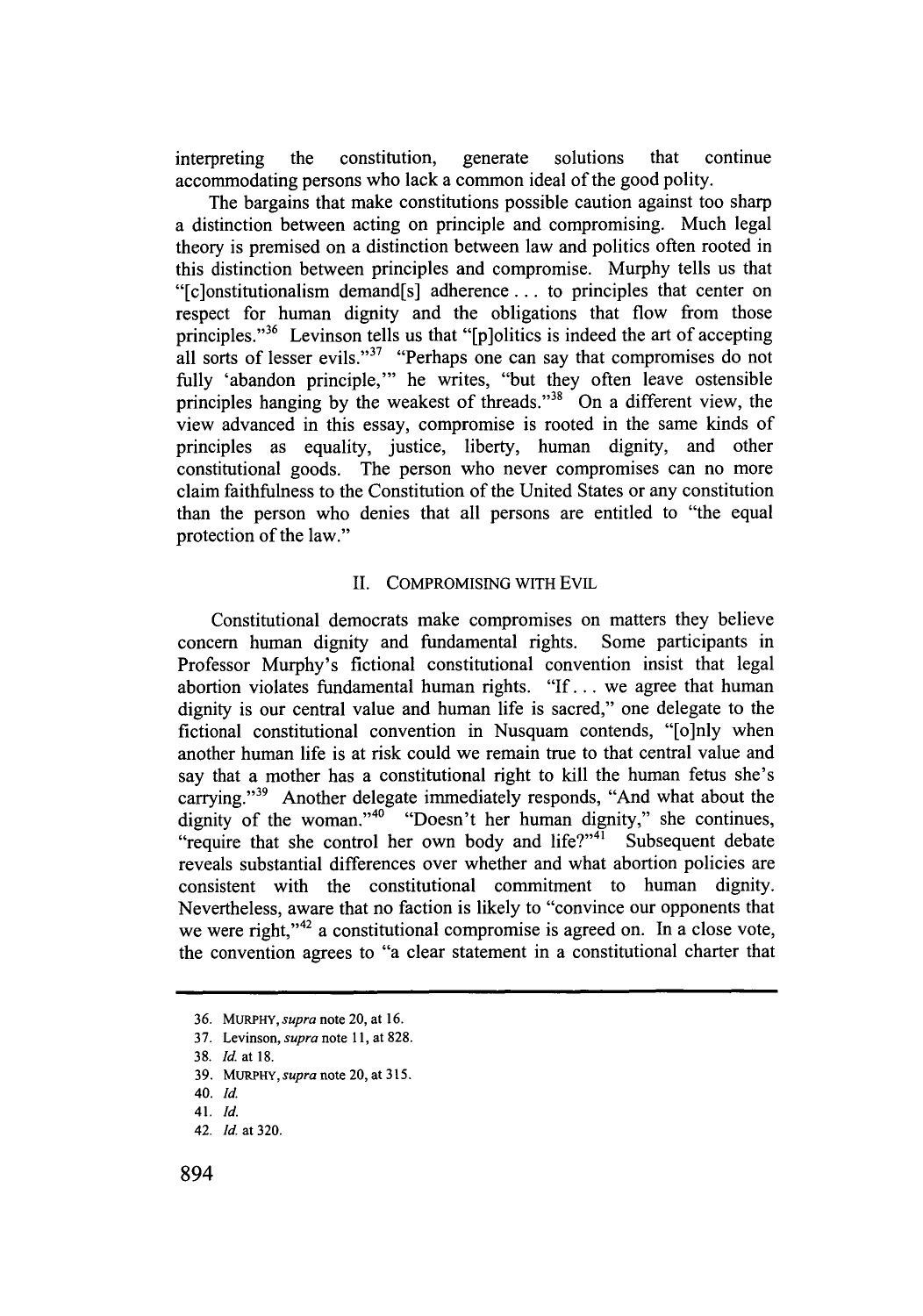human life is sacred and, with the Constitutional Court part of the decisionmaking process, [to] allow the political processes to make the initial choice."<sup>43</sup>

Nusquam apparently remains a constitutional democracy after reaching a compromise on abortion, although why is not clearly stated in *Constitutional Democracy.* That the constitution neither explicitly permits nor clearly bans abortion hardly demonstrates the proper respect for basic human rights. The constitution of a constitutional democracy could hardly declare that persons have inalienable rights to life, liberty, and the pursuit of happiness, but grant the elected officials the power to enslave persons of color or deprive them of fundamental rights. That all sides to the debate over abortion derive their positions from a commitment to human dignity does not adequately distinguish compromises over abortion from the compromises antebellum Americans reached over slavery. Slaveholders engaged in rights talk as well as abolitionists. They invoked the right not to be deprived of property without due process,<sup>44</sup> insisted that anti-slavery laws passed without their consent were forms of enslavement,<sup>45</sup> and claimed that abolitionist rhetoric insulted their dignity as moral beings.<sup>46</sup> Self-interest does not explain why so many southern soldiers, slaveholders and nonslaveholders, willingly engaged in near suicidal battle charges during the Civil War.

The ostensible justification for the compromise over abortion in Nusquam is the same pragmatic justification given for compromises over slavery in the antebellum United States. Constitutional accommodations for perceived evils in both regimes were the price for constitutional union. Professor Murphy's apparent alter ego, Professor Retlaw Deukalion, urged concessions on abortion that would allow "both sides **...** to live together in peace." 47 Representatives from the free states during the drafting and ratification conventions sounded this chord when urging forbearance on slavery. "If we do not agree on this middle **&** moderate ground," Oliver Ellsworth warned fellow delegates at the framing convention, "we should lose two States, with such others as may be disposed to stand aloof, should **fly** into a variety of shapes **&** directions, and most probably into several confederations and not without bloodshed."<sup>48</sup> Other northern framers spoke

<sup>43.</sup> *Id. at 321.*

<sup>44.</sup> Dred Scott v. Sandford, **60 U.S. (19** How.) **393, 450 (1857).**

*<sup>45.</sup> See* MARK **E. BRANDON, FREE IN THE WORLD: AMERICAN SLAVERY AND CONSTITUTIONAL FAILURE 154 (1998).**

<sup>46.</sup> See **CONG. GLOBE, 25TH CONG., 2D SESS. APP. 558 (1838).**

<sup>47.</sup> **MURPHY,** supra note 20, at **320.**

**<sup>48. 2</sup> THE RECORDS OF THE FEDERAL CONVENTION OF 1787,** at *375* (Max Farrand ed. **1937).**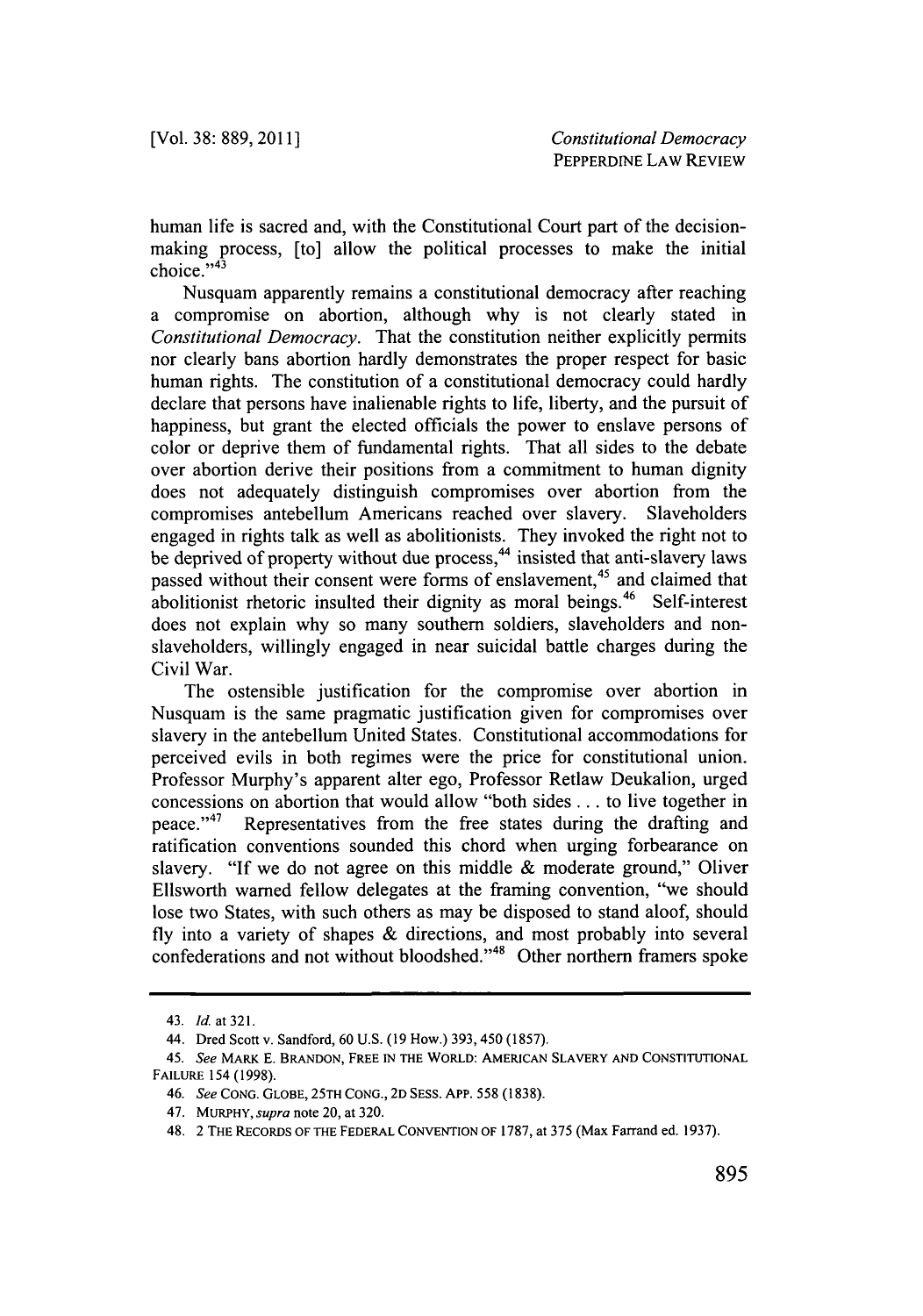of "the necessity of compromise" when justifying constitutional protections for slavery.<sup>49</sup>

The American compromises on slavery in **1787** may be more consistent with constitutional democracy than Nusquamite or American compromises on abortion in **2008.** Many northern framers had some grounds for thinking that slavery was dying a natural death. David Brion Davis notes the growing "general consensus" in the United States and Europe that government need not act to weaken human bondage. "[B]lack slavery," conventional wisdom in the late eighteenth century maintained, "was a historical anomaly that could survive for a time only in the plantation societies where it had become the dominant mode of production."<sup>50</sup> Roger Sherman urged northern delegates at the framing convention not to be concerned about constitutional protections for human bondage because "the abolition of slavery seemed to be going on in the **U.S. &** that the good sense of the several States would probably by degrees compleat it."<sup>51</sup> No member of the Nusquam convention claimed that time alone might resolve debates over reproductive choice.<sup>52</sup> Good reason exists for thinking that some accommodation for slavery was necessary in **1787** for any constitutional arrangement to be reached. James Madison informed Thomas Jefferson that **"S.** Carolina **&** Georgia were inflexible on the point of the slaves."<sup>53</sup> No such necessity seems apparent with respect to abortion, either in Nusquam or the United States. No state is likely to secede from the Union should abortion policy dramatically tilt in either a pro-life or pro-choice direction.

The problem of constitutional evil cannot be finessed in the Nusquamite case **by** acknowledging that persons with wrong opinions on abortion are better described as having made a moral mistake or suffering from a moral blindspot than as abandoning the constitutional commitment to human dignity. Claims that constitutional democracy exists when all parties make good faith appeals to human dignity do not distinguish contemporary debates over abortion from antebellum debates over slavery. Many participants in contemporary abortion debates do not make this concession. Advocates who claim that pro-life advocates are misogynists or who equate abortion clinics with concentration camps do not treat rival positions as grounded in a reasonable, if mistaken, conception of human flourishing. While many abolitionists hurled related epithets at slaveholders, Lincoln did not. The Illinois Republican insisted that all parties to debates over human

<sup>49.</sup> **1 RECORDS OF THE FEDERAL CONVENTION,** *supra* note 48, at **587.**

*<sup>50.</sup>* **DAVID BRION DAVIS, SLAVERY AND HUMAN PROGRESS 81** (1984).

**<sup>51.</sup>** 2 **RECORDS OF THE FEDERAL CONVENTION,** *supra* note 48, at **369-70.**

**<sup>52.</sup>** The increased use of morning-after pills may complicate the assertion in the text. *See* Rob Stein, *As Abortion Rate Drops, Use ofRU-486 Is on Rise,* WASH. **POST,** Jan. 22, 2008, at **Al.**

**<sup>53.</sup>** Letters from James Madison to Thomas Jefferson (Oct. 24 **&** Nov. **1, 1787),** *in* **8** THE **DOCUMENTARY HISTORY OF THE RATIFICATION OF THE CONSTITUTION BY THE STATES: VIRGINIA 105** (John P. Kaminski **&** Gaspare **J.** Saladino eds., **1988).**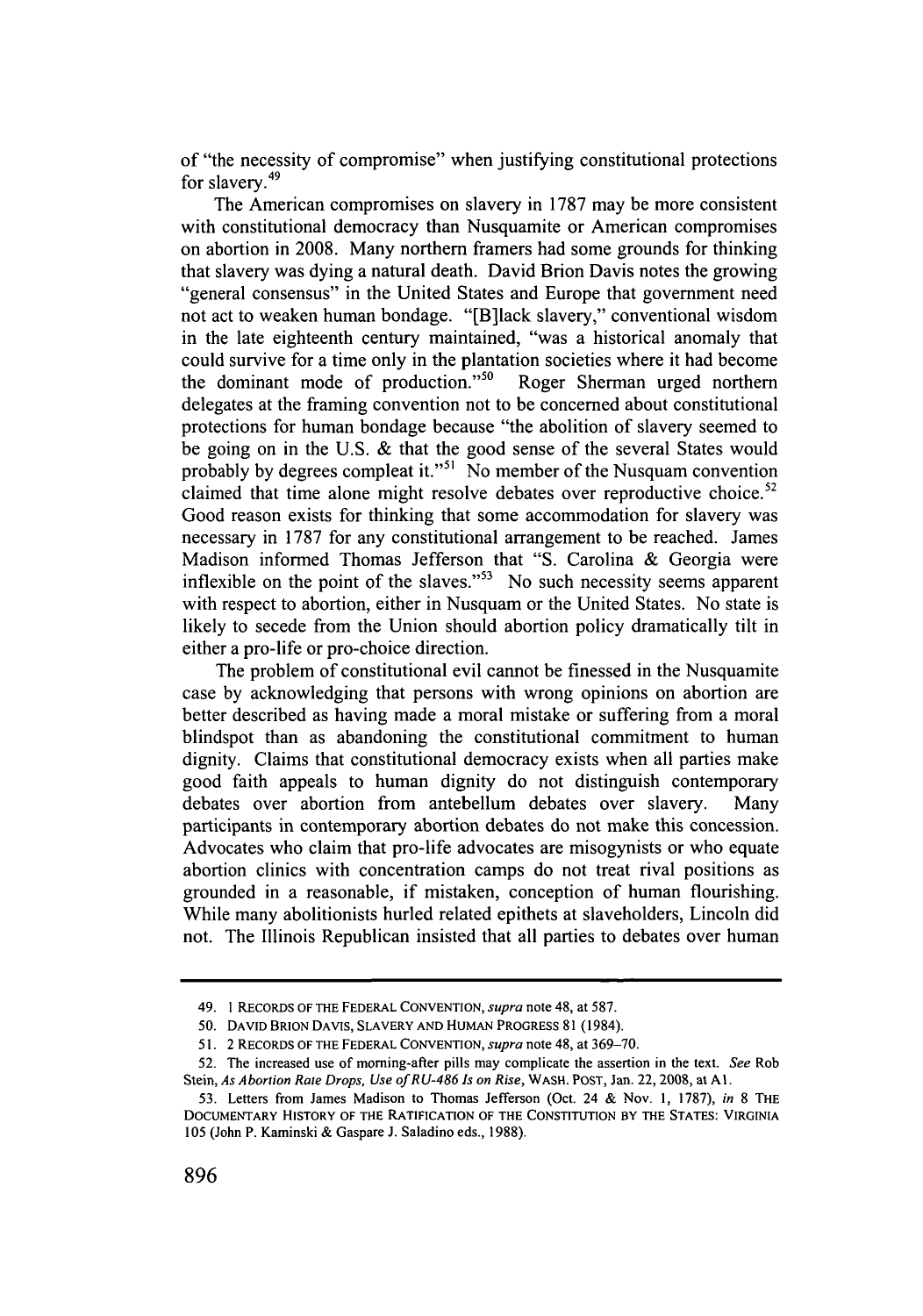bondage shared the same moral capacities. "[T]he Southern slaveholders were neither better, nor worse than we of the North, and **...** we of the North were no better than they," he declared. In his view, "[i]f we were situated as they are, we should act and feel as they do; and if they were situated as we are, they should act and feel as we do; and we never ought to lose sight of this fact in discussing the subject."<sup>54</sup> Hard data is lacking, but one suspects the percentage of advocates in the abortion debate who believe their rivals are as committed as they to fundamental human rights is probably not much different than the percentage of advocates in slavery debates believed their rivals made good faith appeals to human dignity.

The fictional experience of Nusquam and actual experience in the United States suggests that commitments to democracy provide more practical protections for basic human rights than commitments to constitutionalism. Democratic practice imposes several barriers to injustice. Aspirants for power in a democracy must make arguments and advocate policies that are consistent with the democratic commitment to popular rule and popular notions of human dignity. This practical constraint rules out political calls for re-enslavement at present and constitutional protections for abortion before the Civil War. Authoritarian rulers who typically appeal to a narrower constituency have greater rhetorical latitude when defending their preferred policies. The distinctive constitutional commitment to human dignity is unlikely to do more than democracy can deliver. Abortion in contemporary politics and slavery in the nineteenth century highlight how debate in democracies tends to be between factions with very different understandings of human dignity, not between the party of human dignity and the party of self-interest. When persons have sincere beliefs that the genders have different destinies, that different races cannot share the same political space, that the unborn have fewer rights than the born, or that a four-cell blob with human **DNA** has the same rights as a human adult, appeals to the constitutional commitment to human dignity or the constitutional ban on naked preferences<sup>55</sup> are likely to do no political, intellectual, or academic work.

## III. **INTERPRETING CONSTITUTIONAL COMPROMISES**

Interpreting constitutional compromises is challenging theoretically and politically. Potential linguistic ambiguities often do not present practical

<sup>54.</sup> Abraham Lincoln, Speech at Bloomington, Illinois (May **29, 1856),** in 2 THE **COLLECTED** WORKS OF ABRAHAM **LINCOLN 230** (Roy P. Basler ed., **1953).**

*<sup>55.</sup>* See Cass R. Sunstein, Naked *Preferences and the Constitution,* 84 **COLUM.** L. REV. **1689** (1984).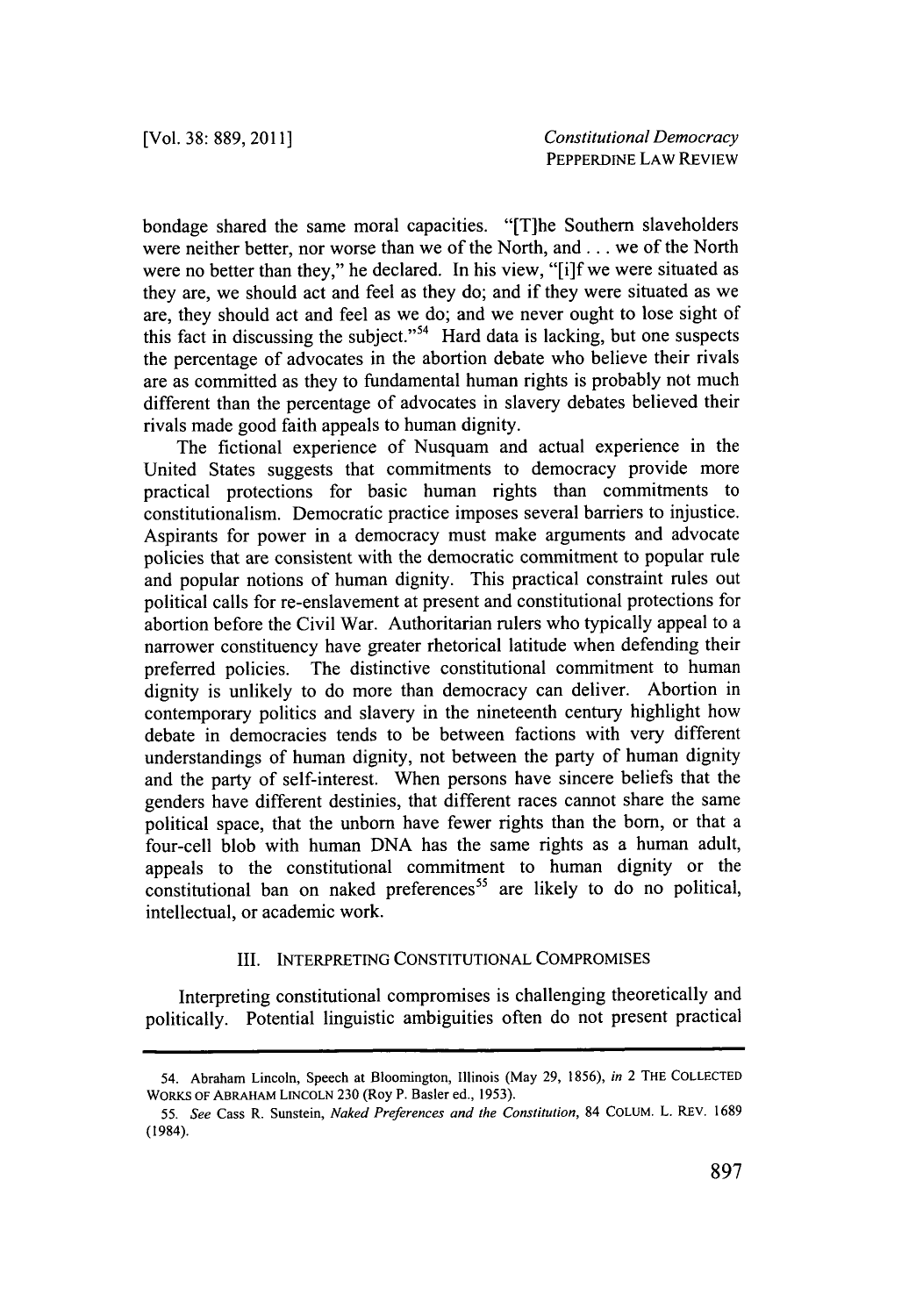interpretive problems when a consensus exists on underlying purposes or principles. Gilbert and Sullivan's Frederick may have suffered a longer indenture than anticipated to the Pirates of Penzance for being born on February **29** because his contract specified that he would be released only on his twenty-first birthday. No one thinks being born in leap year influences eligibility to be president of the United States. Agreement exists either that "the Age of thirty five Years" in Article II does not refer to birthdays or that, if the provision is linguistically ambiguous, the underlying purposes are best achieved by measuring age by years rather than by birthdays.<sup>56</sup> This recourse to generally agreed on principles or purposes is impossible when potential linguistic ambiguities in constitutional compromises become politically salient. When constitutional language is a consequence of disagreement over basic human rights or over what policies promote human dignity, noting that "the ultimate objective of purposive constitutional interpretation is to maintain both the nation and the values of constitutional democracy"<sup>57</sup> is unlikely to provide guidelines for resolving controversies over what the contested provisions mean.

Consider the interpretive problems that would arise in Nusquam after a legislator proposes that all doctors be required to perform abortions at the request of a pregnant woman. The Constitution of Nusquam declares that "human life is sacred," but also that governing officials shall have the power to determine when a woman shall have the legal right to terminate a pregnancy.58 The latter provision does not make explicit whether the power to determine the right of a woman to have an abortion encompasses the power to require that particular doctors perform abortions. Originalism in any form is inadequate to the interpretive task. The persons responsible for the Constitution of Nusquam did not consider whether doctors could be compelled to perform abortions, no general understanding existed at the time of ratification on the public meaning of the relevant language, and the principles underlying the constitutional provisions were disputed. Instead, the American constitutional experience with slavery suggests four very different interpretive strategies for interpreting this and other constitutional compromises.

The legislative power to determine the legality of abortion might be interpreted as elaborating the constitutional principle that "all human life is sacred." What "all life is sacred" means must be determined in light of the constitutional willingness to tolerate abortion. That the constitution permits governing officials to prefer the rights of the born to the rights of the unborn suggests that, although all human life is sacred, either the unborn are not constitutional humans or they lack the rights of born humans. This analysis

**<sup>56.</sup>** *See* **U.S. CONST. art. II, § 1, cl.** 4.

**<sup>57.</sup> MuRPHY,** *supra* **note** 20, *at* 489.

**<sup>58.</sup>** *Id. at 321*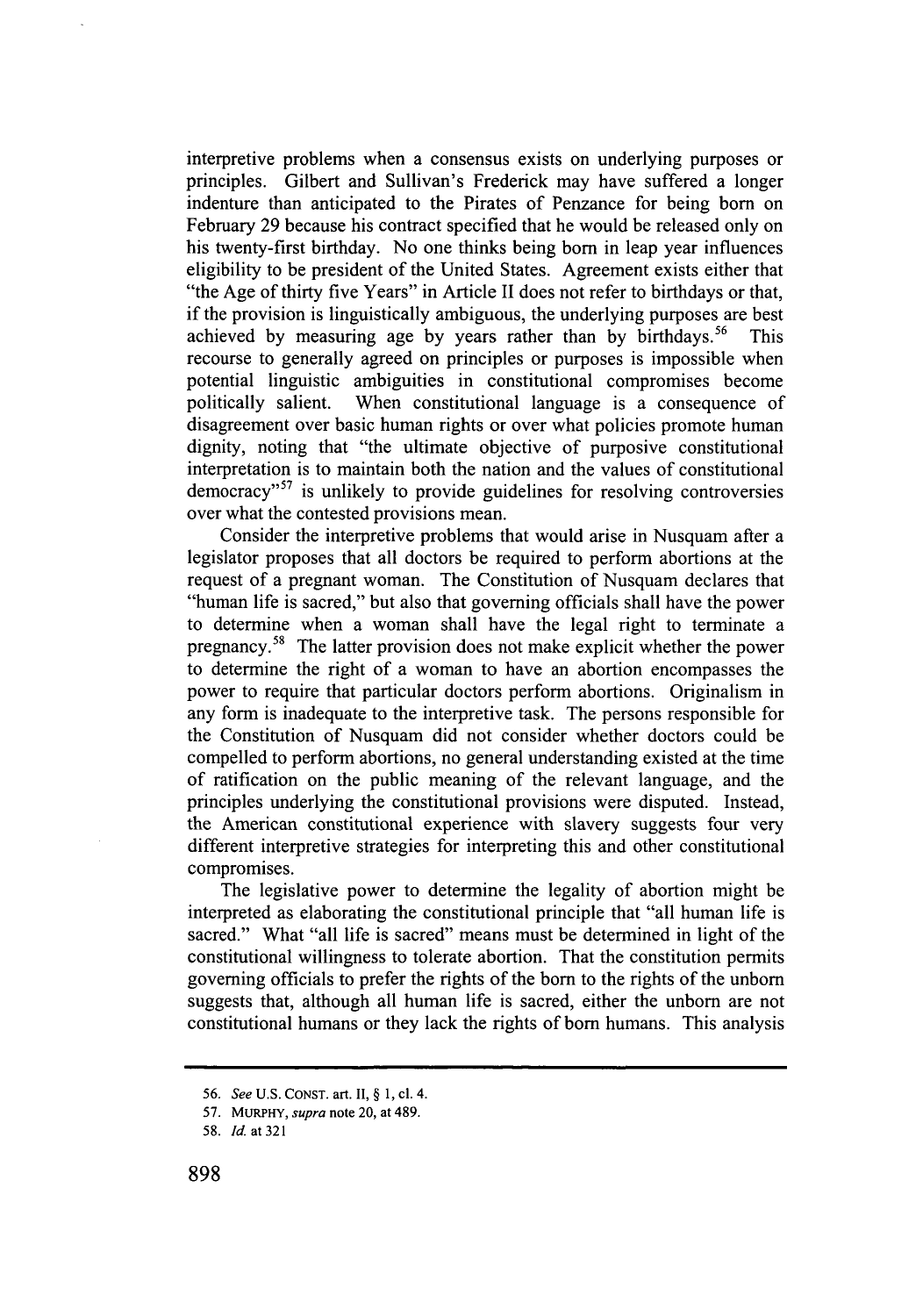suggests legislative power over abortion should be broadly construed. **If** governing officials may determine that a woman's right to terminate a pregnancy trumps the value of unborn life, then they may determine that right also trumps a doctor's freedom not to perform the abortion. The Justices in *Dred Scott* demonstrated how a constitutional compromise may be used to elaborate a more general constitutional principle when they insisted that constitutional protections for property in the territories clearly encompassed constitutional protections for human property. In their view, the clear constitutional guarantees for slavery supported a constitutional understanding that slaveholders had all the rights of other property holders. "[T]he Constitution," Taney wrote, "recognizes the right of property of the master in a slave, and makes no distinction between that description of property and other property owned by a citizen ...."<sup>59</sup> Hence, he continued, "no tribunal, acting under the authority of the United States **...** has a right to draw such a distinction, or deny to [slavery] the benefit of the provisions and guarantees which have been provided for the protection of private property against the encroachments of the Government."<sup>60</sup>

The legislative power to determine the legality of abortion might also be interpreted as an exception to the constitutional principle that "all life is sacred." Explicit constitutional authorization for legal abortion was necessary because legislation legalizing abortion would otherwise violate the constitutional commitment to the sanctity of life. Understood as an exception to general constitutional principles, the constitutional power of governing officials should be interpreted as narrowly as possible. **If** the constitution does not plainly indicate that the legislature may compel doctors to perform abortions, then such a law is unconstitutional. The dissenters in *Dred Scott* treated the compromises over slavery as an exception to more fundamental constitutional principles when they claimed, "[s]lavery, being contrary to natural right, is created only by municipal law."<sup>61</sup> In the absence of any constitutional provision plainly authorizing persons to bring slaves into the territories, no such right existed or could be inferred from other constitutional provisions.

Constitutional compromises may create interpretive no-fly zones. The constitutional rules on abortion, being compromises, may neither be considered as elaborations on, or exceptions to, the general constitutional commitment to human dignity or the sanctity of life. When potential ambiguities arise, they must be resolved **by** recourse to principles underlying

**<sup>59.</sup> Dred Scott v. Sandford, 60 U.S. (19 How.) 393, 451 (1856).**

*<sup>60.</sup> Id.*

*<sup>61.</sup> Id.* **at 524 (Curtis, J., dissenting);** *see also id. at* **547-49 (McLean, J., dissenting).**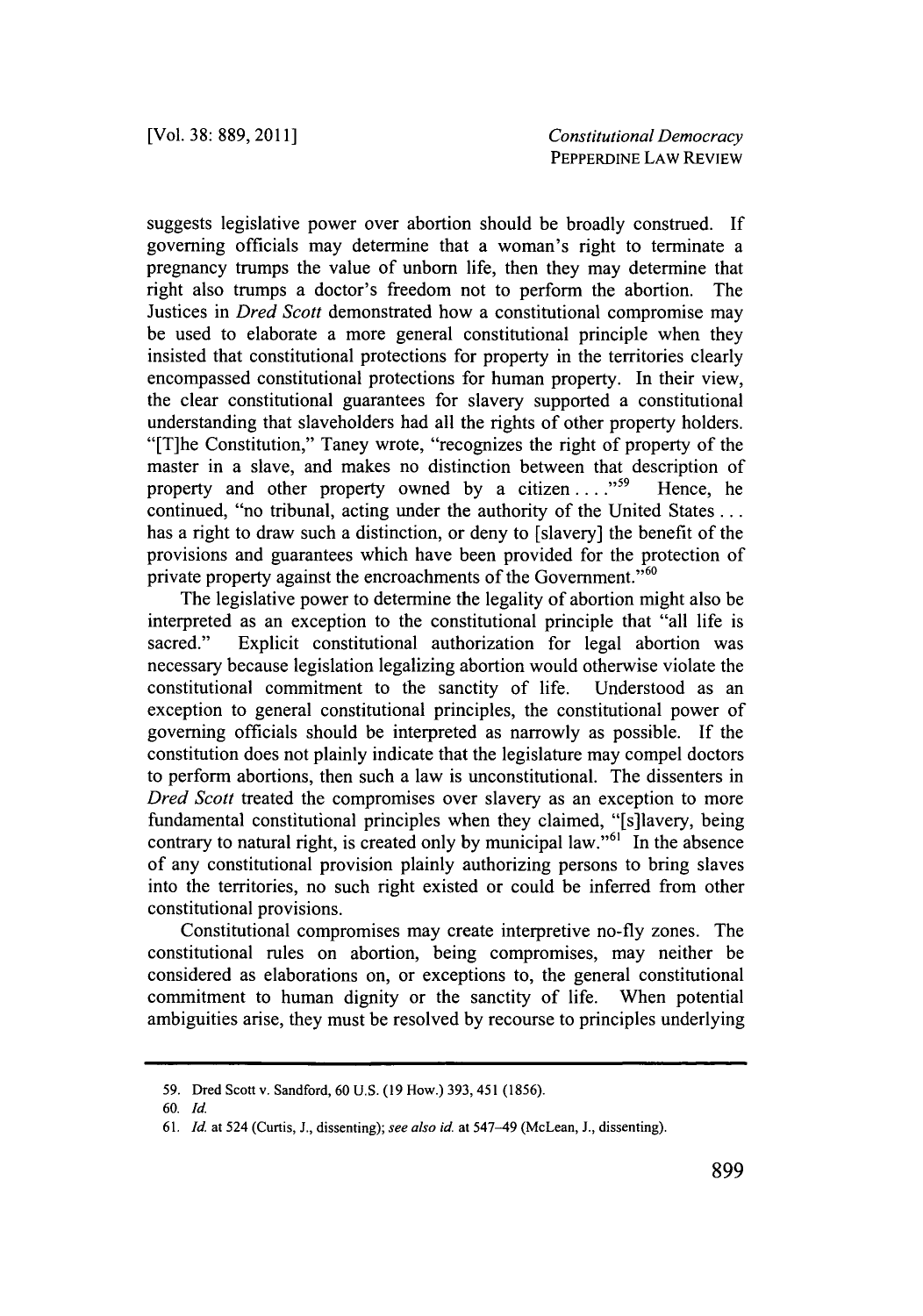other constitutional provisions. Whether doctors may be constitutionally required to perform abortions may be determined **by** reference to the constitutional principles underlying religious freedom or legislative authority to regulate the medical profession, but no legitimate reference may be made to the principle of human dignity underlying the constitutional authority to regulate abortion because no constitutional principle explains or justifies that provision. Madison suggested such an interpretive approach when he gave up trying to find any coherent justification for treating slaves as three-fifths of a person. He simply pronounced the relevant constitutional provision to be one of many "compromising expedient[s] of the Constitution." $62$  This refusal to ground the Three-Fifths Clause in any more general principle meant that disputes over fractional persons could be resolved only **by** interpreting the principles underlying constitutional provisions unrelated to slavery.

Constitutional compromises in constitutional texts might support the interpretive principle that constitutional disputes ought to be compromised. **If** compromises on basic questions of human dignity are necessary when creating constitutions, then the same spirit of compromise ought to be practiced when interpreting constitutional ambiguities. In the spirit of the Nusquamite framers, who accommodated both proponents and opponents of legal abortion, subsequent constitutional authorities might determine that governing officials may constitutionally require doctors to perform abortions only when no other doctor is willing and available to perform the procedure. Some antebellum justices interpreted constitutional provisions on abortion in the same compromising spirit. After noting that the constitutional framers compromised on slavery, federal justices agreed to interpret broadly both the federal power to return fugitive slaves $63$  and the federal power to prohibit the importation of foreign slaves.<sup>64</sup>

Elaboration, exception, no-fly, and compromise may all be legitimate strategies for interpreting constitutional provisions that accommodate different beliefs about human dignity. Liberal constitutionalists, Howard Schweber convincingly asserts, commit themselves to speaking a certain language when debating fundamental regime matters.<sup>65</sup> Americans, when debating the constitutional status of capital punishment, must talk in terms of "cruel and unusual punishments" rather than "efficient punishments." Deterrence matters only because the failure to deter may be a mark of a cruel and unusual punishment. When debating abortion, Nusquamites are constitutionally committed to recognizing that all life is sacred and that

**<sup>62.</sup> THE FEDERALIST NO.** 54, at **339** (James Madison) (Clinton Rossiter ed., **1961).**

*<sup>63.</sup>* See, e.g., Jones v. Van Zandt, 46 **U.S. (5** How.) **215 (1847);** Prigg v. Pennsylvania, 41 **U.S. (16** Pet.) **539** (1842).

*<sup>64.</sup>* See, e.g., United States v. Haun, **26** F. Cas. **227 (C.C.S.D.** Ala. **1860)** (No. **15,329)** (Campbell, **J.);** Charge to Grand Jury, **30** F. Cas. **1026 (C.C.D.** Ga. **1859)** (No. 18,269a) (Wayne, **J.).**

*<sup>65.</sup>* See **HOWARD SCHWEBER, THE LANGUAGE OF LIBERAL CONSTITUTIONALISM (2007).**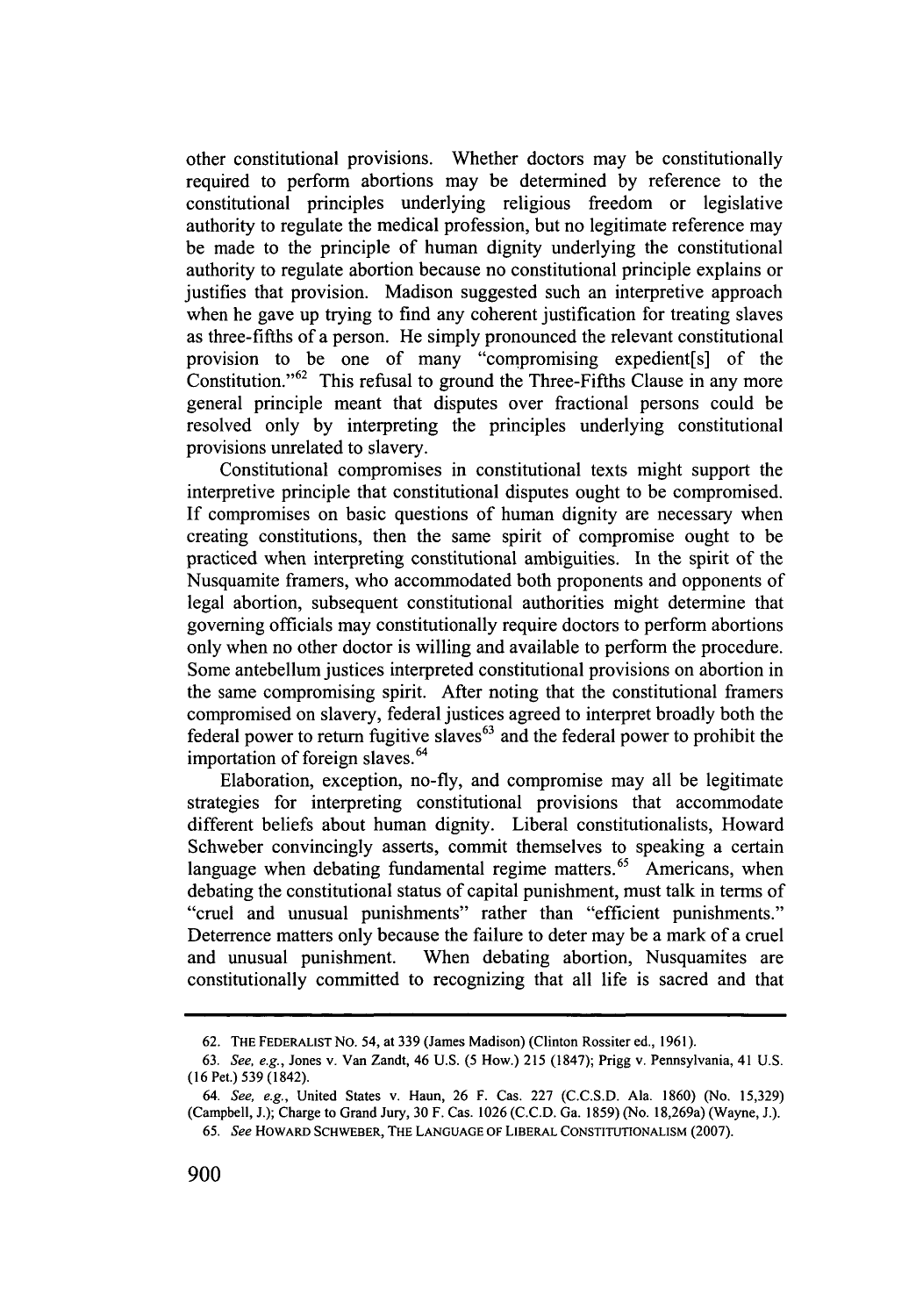governing officials have the power to determine the scope of the right to terminate a pregnancy. Their rhetoric must also provide an account of other constitutional provisions, most notably constitutional provisions on gender equality,<sup>66</sup> that are relevant to determining the constitutional status of reproductive choice. Which arguments, policies, and constitutional understandings that respect these commitments become the official law of the land is for the constitutional politics initially established during the drafting and ratification process to decide.

Antebellum American framers were more interested than their fictional Nusquamite counterparts in the structure of the constitutional politics that would temporarily and perhaps permanently settle intense disputes over what human rights were fundamental. The framers in **1789** foreswore making many particular rules, seeking instead to have future debates over human bondage settled by particular constitutional politics.<sup>67</sup> The compromises responsible for the final structure of the national legislature, national executive, and national judiciary were all made with an eye toward future compromises over slavery. Constitutional institutions, functioning as originally expected, would guarantee that all policies that touched on human bondage would have substantial support in both the free and slave states. Abortion in Nusquam, **by** comparison, was largely relegated to a "special case." Debates over the right to terminate a pregnancy occasionally arose when Nusquamites were considering the structure of governing institutions, but most basic decisions on the structure of government were not made with an eye toward future abortion policy.

Constitutional regimes are unlikely in practice to experience this sharp a separation between questions about the structure of government and questions about how to resolve disputes over what human rights are fundamental. Governing institutions are rarely debated politically primarily in terms of their intrinsic merits. Persons tend to support those institutional arrangements they believe will most likely privilege their best understanding of human dignity and secure what they believe are fundamental interests. Changes in partisan support for judicial supremacy in the United States, for example, have historically taken place after changes in the course of judicial policy making. Whether constitutions survive may depend on how well they mediate intense disputes over what practices best respect human dignity. Nusquam will become a stable constitutional polity only if constitutional

*<sup>66.</sup> See* Ruth Bader Ginsburg, *Some Thoughts on Autonomy and Equality in Relation to* Roe v. Wade, **63 N.C.** L. REV. **375 (1985).**

**<sup>67.</sup>** For an elaboration on the arguments in this paragraph, see **GRABER,** *supra* note **35,** at 102- **03.**